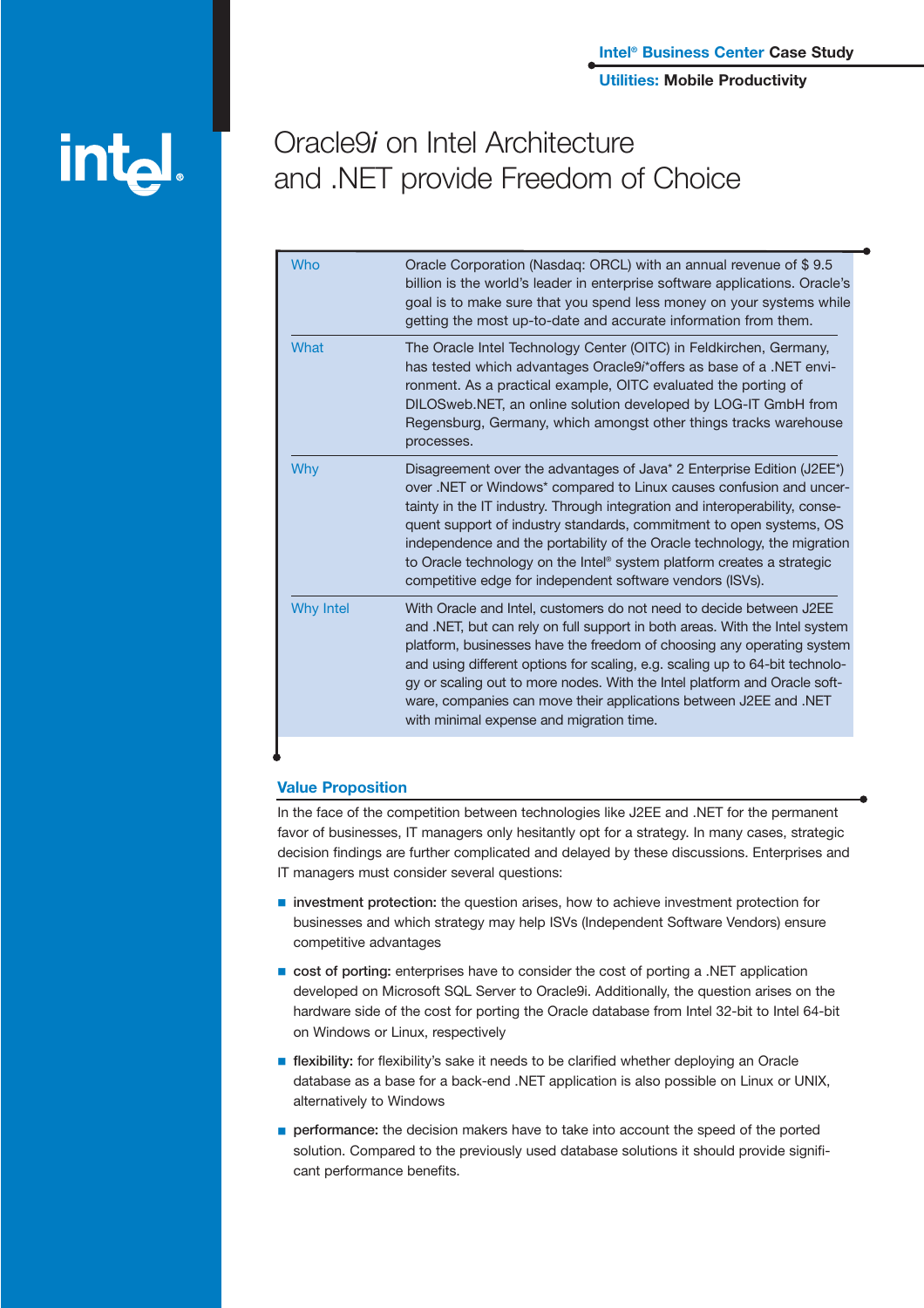

### **ABOUT ORACLE**

The evolution of Oracle on Windows began in 1993; according to Compuware (2002) today 3.2–6.4 million Visual Studio developers use an Oracle database on their back-end machines. Oracle9i Release 2 is completely .NET-enabled and ensures secure, high-performance, scalable and reliable deployment of enterprise applications in the new Microsoft application and development environment. .NET supports all data access paths such as ODBC.NET, OLE DB.NET or ADO.NET (by the native Oracle Data Provider for .NET).

Intel and Oracle work together in many ways to ensure optimal solutions for business users. The Oracle Intel Technology Center allows Oracle and Intel to deliver different kinds of feasibility evidence, using concrete examples of Internet applications based on the Microsoft .NET technology. This practical implementation makes it possible to clearly show the added value resulting from deployment of Oracle technology on Intel system architecture for the new Microsoft application and development environment.

#### **Solution Overview: PORTING OF DILOSWEB.NET**

DILOSweb.NET is an online solution developed by LOG-IT GmbH in Regensburg for – amongst other things – tracking inventory processes and the return management. Like other Internet-based applications it demands high stability, scalability, availability, and security. The latest DILOSweb.NET version is implemented as ASP.NET solution and can also be used by ERP systems as Web Service via SOAP (Simple

Object Access Protocol). LOG-IT decided to migrate to ADO.NET, the data-access component of the Microsoft .NET Framework which works with any component on any platform that understands XML. According to a Gartner Group research the migration of existing applications could amount to 40–60% of the original development costs. With ADO.NET, the application benefits from significant performance advantages over the deployment of ODBC.NET or OLE DB.NET. According to a Microsoft research study, the performance advantage is up to 200%. In the spring of 2003, Intel and Oracle managed to establish the benefits from the

porting in the Oracle Intel Technology Center in Feldkirchen near Munich, Germany.

#### **A CLOSER LOOK**

One of the key components of the Oracle Intel Technology Center project was the evidence of the portability of Oracle with .NET to different operating systems and architectures on the back-end machines. A four-way Intel® Xeon™ processor-based system with Windows 2000 Server and .NET Framework was deployed as application server for the ASP.NET application.

> **"There are tremendous differences between ADO and ADO.NET, and this means a real application migration, not just porting. But in the end, we saw the gained benefits justifying all expenditures. This also benefits our customers."**

**Stefan Rodich,** Development Director at LOG-IT GmbH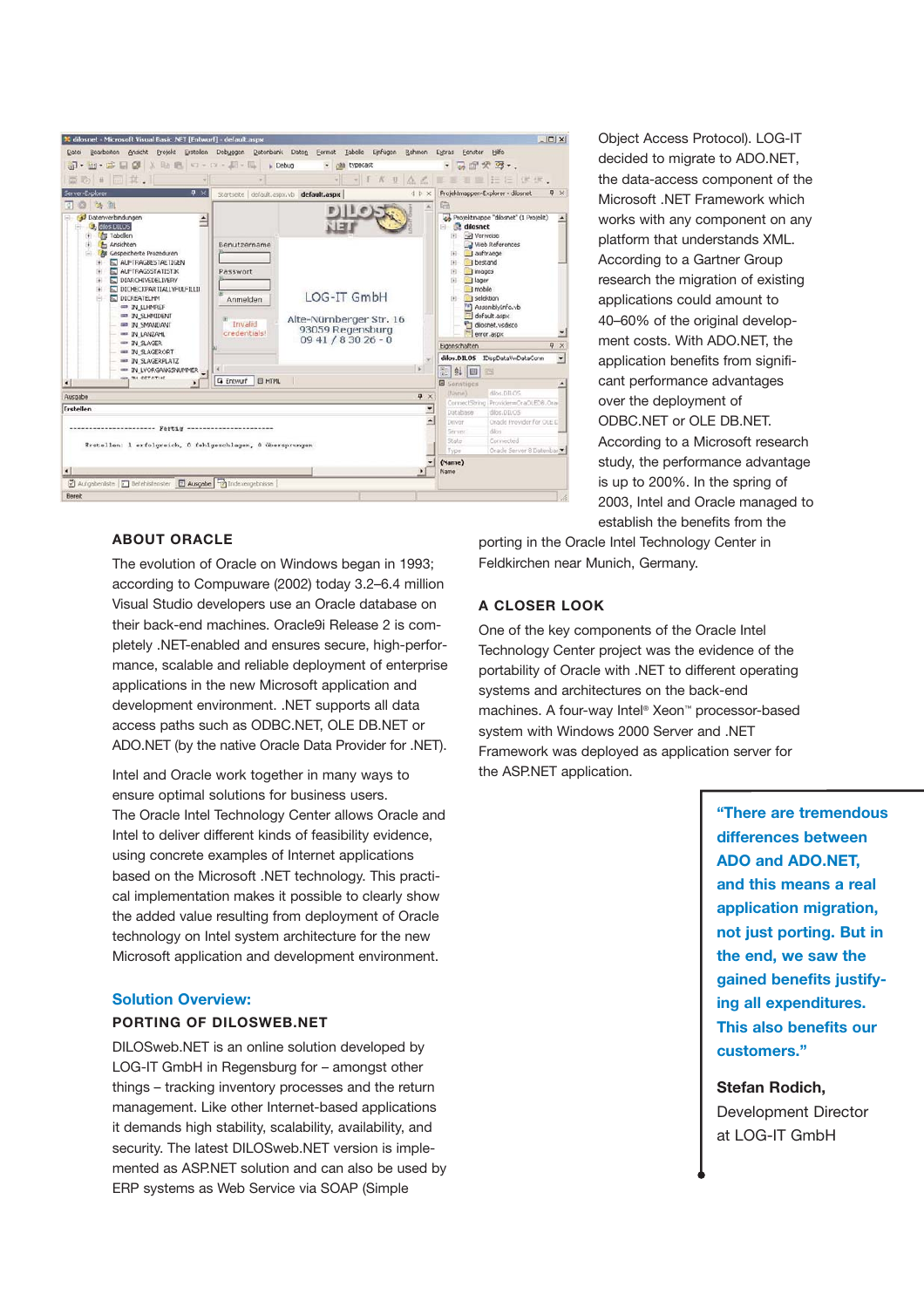The experiences in the Oracle Intel Technology Center demonstrated that .NET application environments like DILOSweb.NET can directly benefit from the advantages and the unique market position of Oracle technology on the Intel system platform. This proven Oracle portability for .NET applications results in a variety of benefits for businesses and ISVs. In addition to the free choice of the operating system for the Intel system platform, there are numerous options for scaling the system, e.g. scaling up to the Intel® Itanium® 2 processor with its 64-bit architecture or scaling out by supplementing existing Intel Xeon processors with additional servers. And moving to another platform like moving from Xeon to Itanium 2 does not imply an expensive and time consuming migration, but rather easy and fast porting, it requires no changing of the application itself.

This platform independence is ensured by a common code base of the Oracle9*i* products on all system platforms. This common code base protects companies' investments when migrating to another hardware platform. It also ensures a flexible choice of operating systems and optimal interoperability between applications on different platforms.

Many businesses are seeking to consolidate their server infrastructure to simplify server management and reduce operating costs. These efforts also encompass the need to integrate different worlds on the application and database server level in the back-end. Here, Oracle database clusters can be used to allow flexible growth with the expected performance requirements without having to modify the applications. This requirement is currently met only by Oracle9*i* Real Application Clusters (RAC). This kind of "pay-as-you-grow" scalability can be reached today based on an affordable Intel architecture that simultaneously provides the required high availability and security without redundancies. In this context, future deployment of blade servers and the strong trend towards grid computing will gain higher importance.

Oracle<sup>®</sup> & Intel<sup>®</sup> **Technology Centre** 

High end solutions for the Enterprise

#### **THE INTEL ADVANTAGE**

The Oracle database was ported alternately to different operating systems and 32-bit or 64-bit Intel architectures with Intel Xeon processors and Intel Itanium 2 processors. Tests in the Oracle Intel Technology Center showed that porting the Oracle database to the various platforms stays completely transparent for a .NET application and requires no changes at the client or applications server.

The back-end can be scaled up to a 64-bit Intel architecture with 64-bit Windows Server 2003 or 64-bit Linux when higher capacity of maximum addressable main memory is required. The new Intel 64-bit architecture is already supported by the Oracle9*i* Standard Edition and offers an affordable solution for utilizing the extended 64-bit options.

To allow for flexible and cost effective system growth, the Intel scale-out architecture for cluster systems can be deployed with Oracle9*i* Real Application

Clusters and thereby achieve a "pay-as-you-grow" scalability. Simultaneously, this strategy also increases the high availability of the back-end without having to invest in a redundant fail-over strategy.

**"With the ASP and ADO range of features that have previously been available, our requirements for an advanced Web interface and architecture were not completely fulfilled. Also, customizing often involved added investments. By utilizing the .NET technology we have achieved more flexibility and faster response times in regard to various customer demands, and with the enhanced features of .NET we have developed cutting-edge Internetbased applications like DILOSweb.NET."**

**Stefan Rodich,** Development Director at LOG-IT GmbH